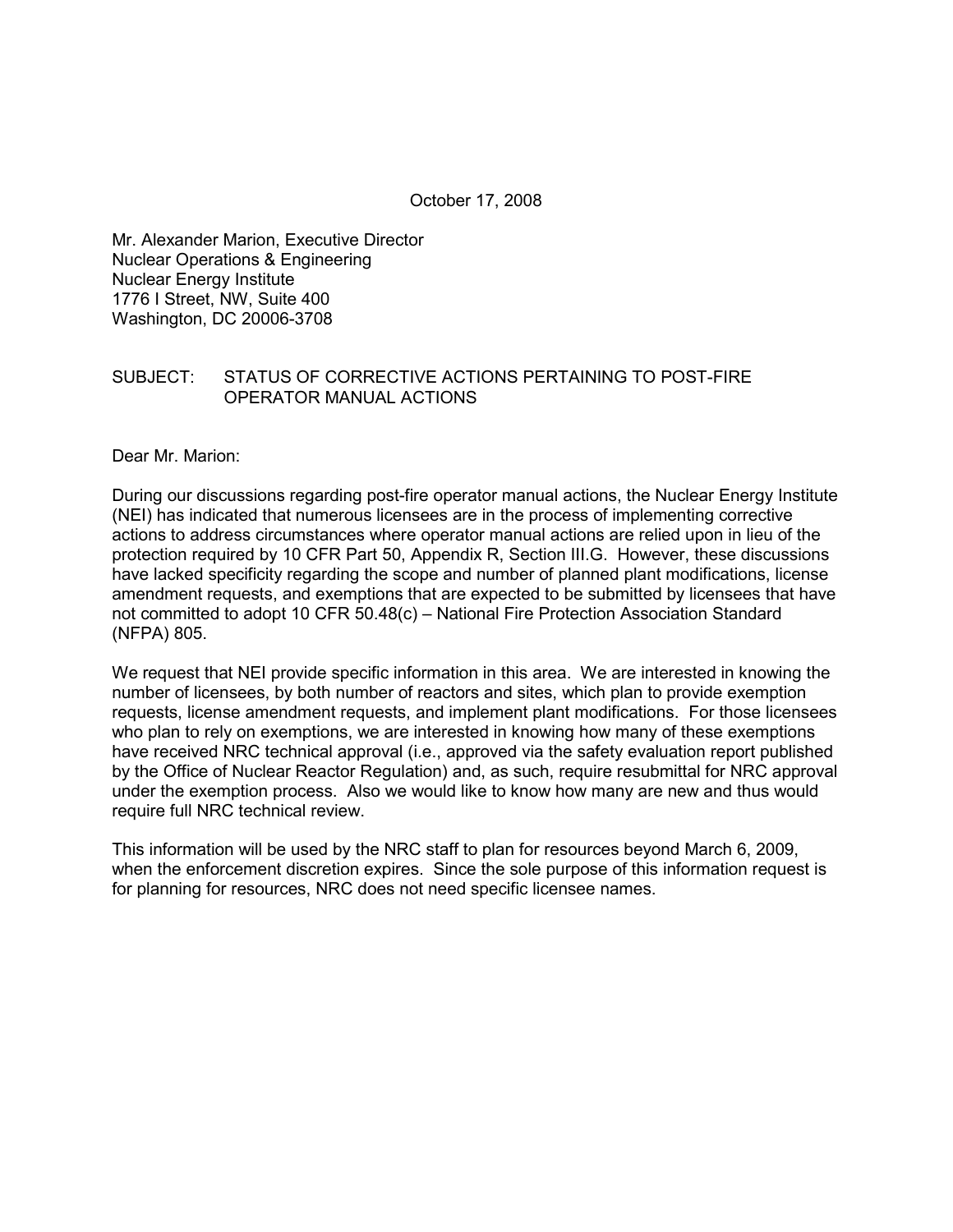## A. Marion 2

This information will be useful to the NRC in improving our efficiency and effectiveness. We would like to have this information by the end of November 2008. If you have any questions, or want to discuss this issue further, please contact Daniel Frumkin, at 301-415-2280.

Sincerely,

#### **/RA/**

 John A. Grobe, Associate Director Engineering and Safety Systems Office of Nuclear Reactor Regulation

cc: Mr. James Riley, Director of Engineering Nuclear Energy Institute 1776 I Street, NW, Suite 400 Washington, DC 20006-3708 jhr@nei.org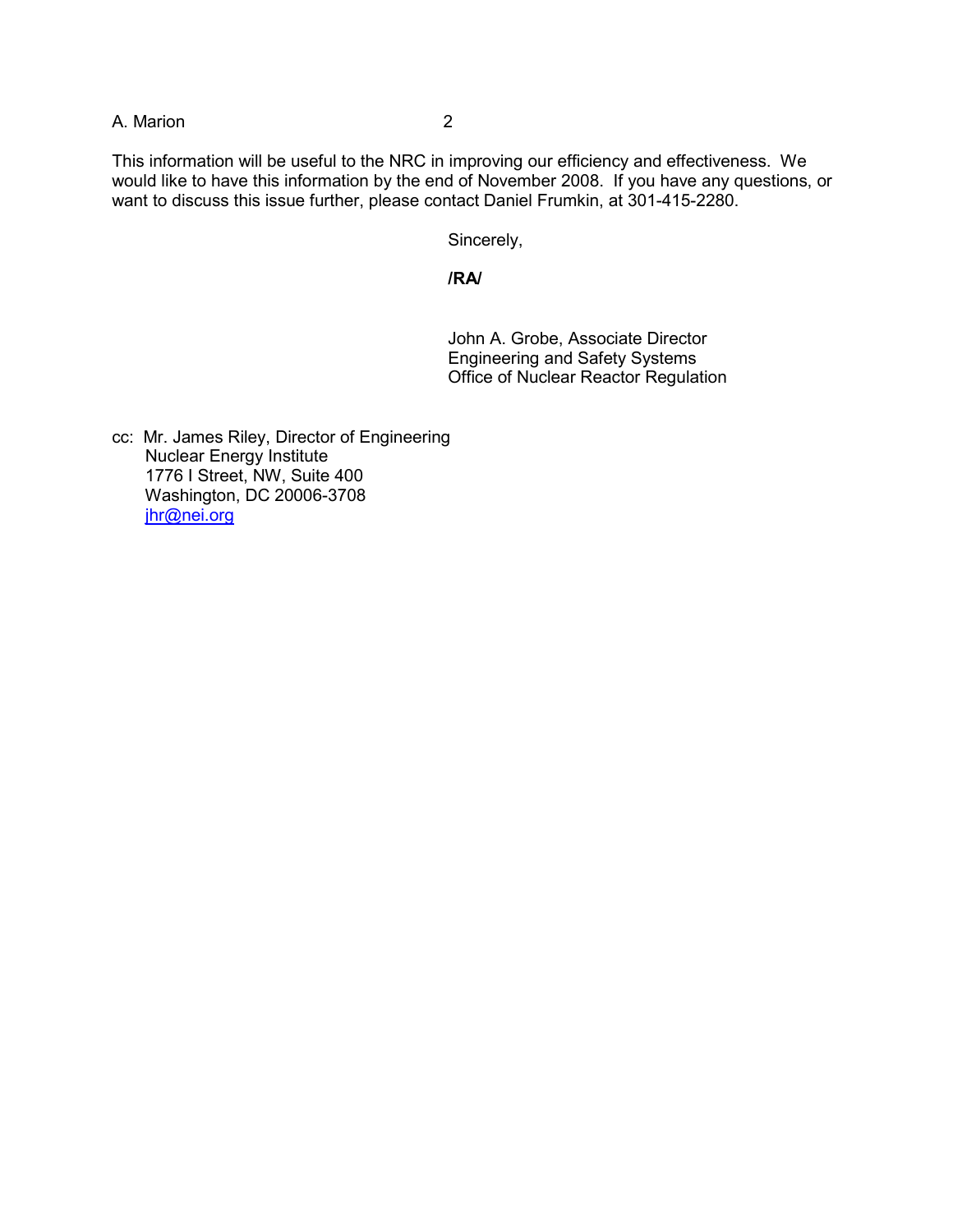A. Marion 2

This information will be useful to the NRC in improving our efficiency and effectiveness. We would like to have this information by the end of November 2008. If you have any questions, or want to discuss this issue further, please contact Daniel Frumkin, at 301-415-2280.

Sincerely,

#### **/RA/**

 John A. Grobe, Associate Director Engineering and Safety Systems Office of Nuclear Reactor Regulation

cc: Mr. James Riley, Director of Engineering Nuclear Energy Institute 1776 I Street, NW, Suite 400 Washington, DC 20006-3708 jhr@nei.org

ADAMS ACCESSION NO.: ML082550559 Letter:

|             | ∥ OFFICE   NRR/DRA/AFPB | NRR/DRA     | NRR/ADES      |
|-------------|-------------------------|-------------|---------------|
| I NAME      | <b>DFrumkin</b>         | MCunningham | <b>JGrobe</b> |
| <b>DATE</b> | 9/25/2008               | 10/07/2008  | 10/17/2008    |

## **OFFICIAL RECORD COPY**